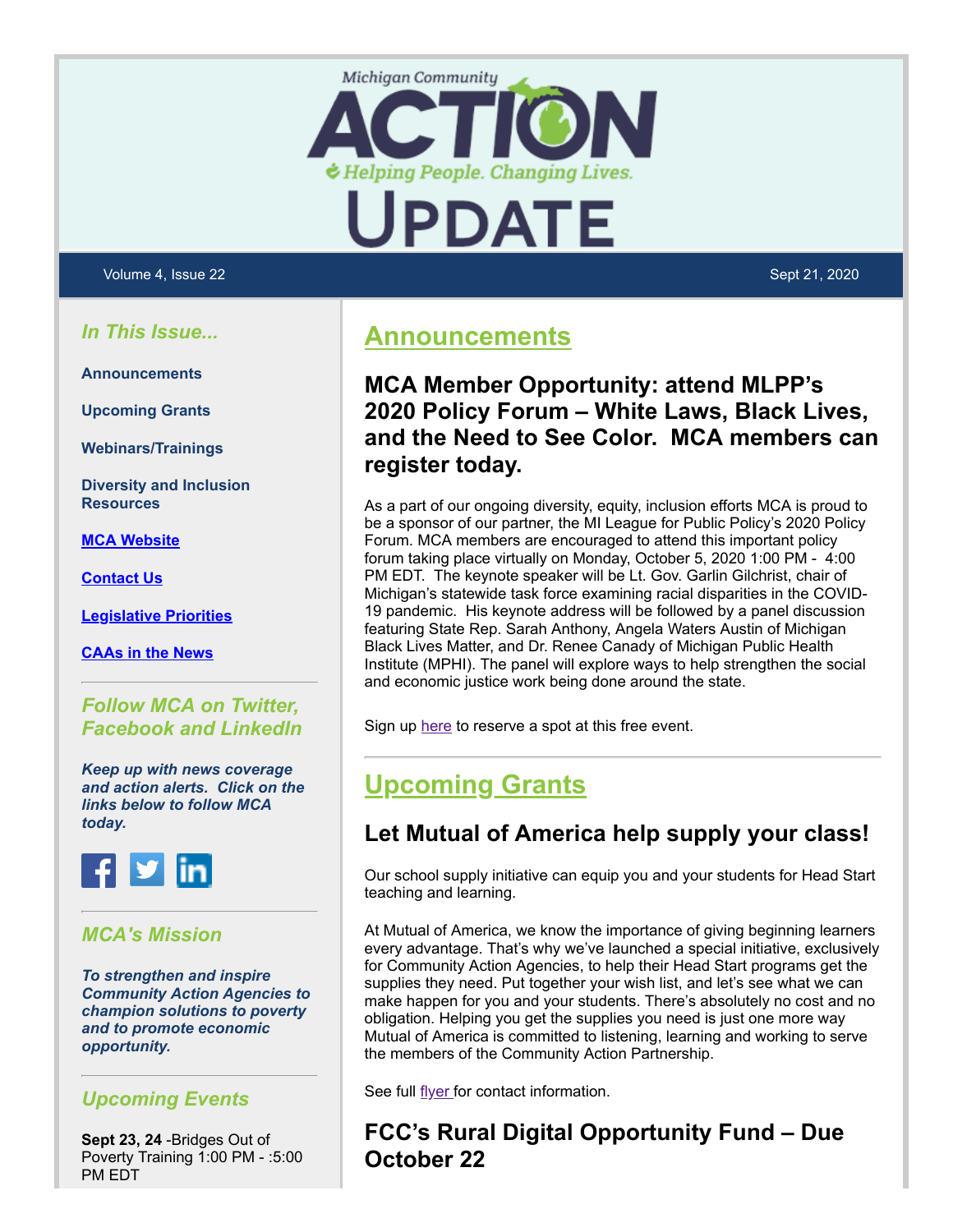**Oct 21** - Legislative Committee Meeting 10:00 AM EDT

**Nov 9** - Finance Committee Meeting 10:30 AM EST

**Nov 9** - Directors Council Meeting 1:00 PM EST

**Nov 9** - Board of Directors 3:00 PM EST

[For a full list of events, visit](https://mcac.memberclicks.net/index.php?option=com_jevents&Itemid=115&task=year.listevents) **MCA's calendar.**

**The Michigan Community Action Update is a new, weekly round-up of important information for members of Michigan Community Action. We may send more frequent updates when important information breaks that impacts the Community Action network. We welcome your input and feedback.**

**Please send your comments and ideas [here.](mailto:ncaroen@micommunityaction.org)**

### *MCA Officers/Board Members 2019-2021*

**Jill Sutton** President Mid Michigan CAA

**Michelle Williamson** Vice President/Directors Council **Chair** Community Action

**Kerri Duff** Secretary Treasurer Gogebic Ontonagon CAA

**Toby Berry** Urban Officer Community Action Agency

**Michelle LaJoie** Upper Peninsula Officer Community Action Alger-**Marquette** 

**Lisa Evans** Lower Peninsula Rural Officer Community Action of Allegan **County** 

The Rural Digital Opportunity Fund is the Commission's next step in bridging the digital divide. Find more details and application information [here](https://www.fcc.gov/auction/904).

# **Webinars/Trainings**

# **Bridges out of Poverty (Two 4-hour sessions)**

Scheduled for September 23rd and September 24th 1PM-5PM EDT. Trainer is Dr. Katena Cain, Nonprofit Network. Limited to 50 members. [Register](https://mcac.memberclicks.net/index.php?option=com_mcform&view=ngforms&id=2060653#/)

## **Michigan Community Action's Leadership Development Institute – Deadline to enroll is September 25**

First meetings for the new cohort is October 19- 20, 9AM-12:00PM EDT, October 26-27, 9AM-12:00PM EDT. These meetings will be virtual. [Register](https://mcac.memberclicks.net/index.php?option=com_mcform&view=ngforms&id=2056158#/)

"*Through my LDI experience, I have been equipped with tools and knowledge that have enhanced my ability to recognize my team's unique personality traits that may influence the manner in which they execute tasks and make decisions. This is vital to maintaining a strong team, as it allows me to understand each person's professional adaptation needs and improves communication across the team."*

#### **Shawnterra Glasgow-Scott, MPH, M. Ed., CHES**

Director of Food Programs and **Operations** Monroe County Opportunity Program & The Opportunity Center at ALCC

*"Leadership Development Institute meant a lot to me. Being in a room with future leaders in the nonprofit arena and getting to know them on a professional level was incredibly enjoyable and it hopefully created relationships that will be useful in the future*



*The most important learning I've gained from attending LDI that will make be a stronger leader/professional: The information provided in LDI was simple, easy to implement, effective information. Rebecca gave us real-life situations and scenarios where the techniques could and would be useful. I have been a manager in different capacities in the past, and while I've held the title, I didn't really know in so many ways what it MEANT until taking LDI with Rebecca. She was insightful and gave excellent examples of how she's seen the techniques at work and the positive results of using these important skills. While my current position is not managerial, I look forward to practicing these techniques, so they are polished when the time comes again!"*

**Arica A Iverson** Personnel Specialist, Eight CAP